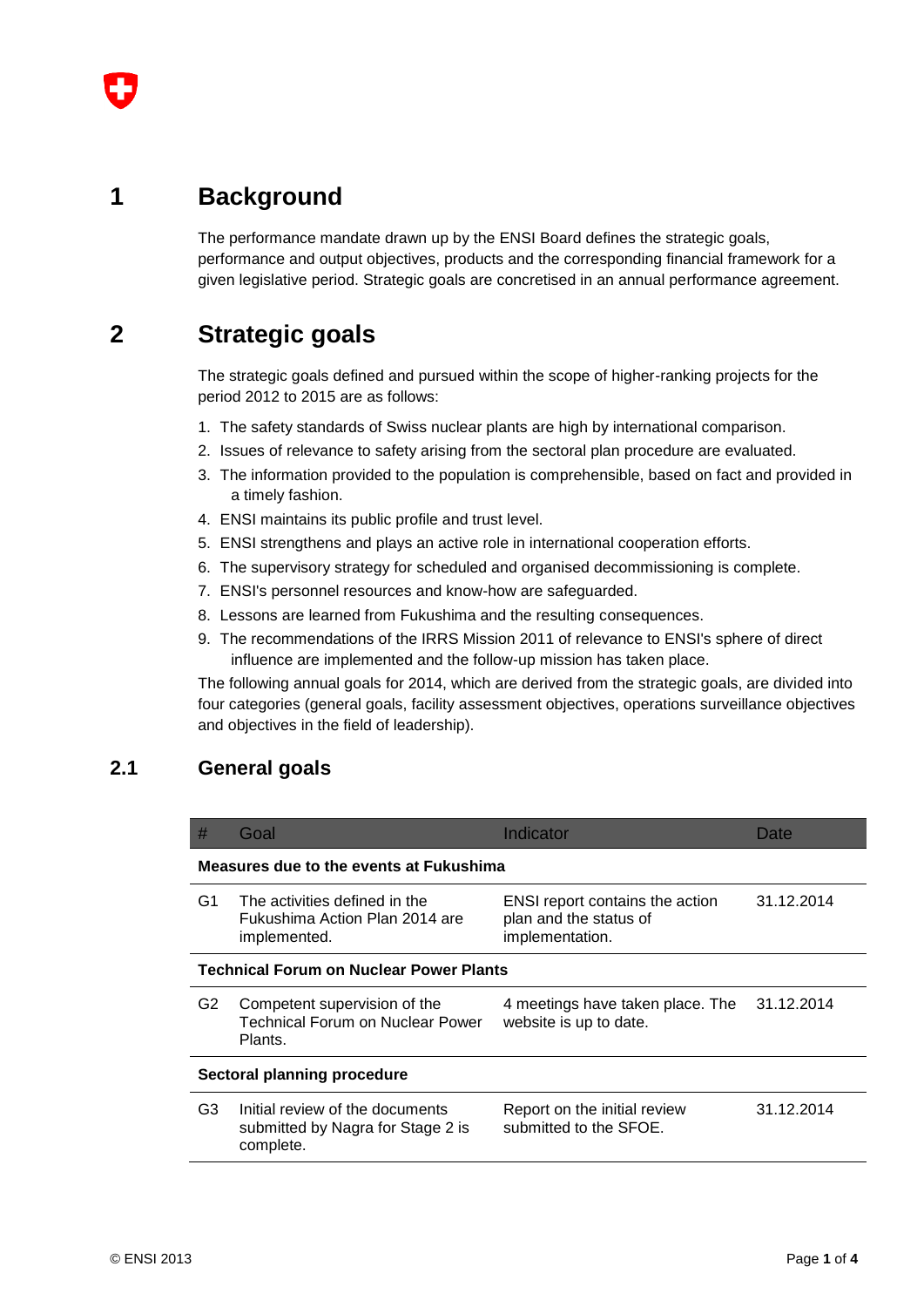

| G4 | Active and competent supervision<br>of sectoral planning committees<br>with regard to technical safety<br>aspects on behalf of the SFOE.<br>ENSI also supports SFOE's public<br>relations work with regard to<br>regional safety. | ENSI participates in all significant<br>events and documents its<br>participation in quarterly reports<br>submitted to the SFOE. | 31.12.2014 |
|----|-----------------------------------------------------------------------------------------------------------------------------------------------------------------------------------------------------------------------------------|----------------------------------------------------------------------------------------------------------------------------------|------------|
| G5 | Competent supervision of the<br>Technical Forum on Nuclear Power<br>Plants.                                                                                                                                                       | 4 meetings have taken place. The<br>website is up to date.                                                                       | 31.12.2014 |
| G6 | ENSI's 41 requirements with regard<br>to geographical knowledge as<br>documented in ENSI 33/115 are<br>processed within the scope of<br>intermediate technical meetings.                                                          | ENSI's report on the status of<br>geographical knowledge<br>submitted to the SFOE.                                               | 30.06.2014 |

# **2.2 Facility assessment goals**

| #                                            | Goal                                                                                                                            | Indicator                                                                                                        | <b>Date</b>                                        |  |  |
|----------------------------------------------|---------------------------------------------------------------------------------------------------------------------------------|------------------------------------------------------------------------------------------------------------------|----------------------------------------------------|--|--|
| <b>Periodic Safety Reviews</b>               |                                                                                                                                 |                                                                                                                  |                                                    |  |  |
| A <sub>1</sub>                               | The initial review of the PSR KKB<br>sections submitted at the end of<br>2013 is complete.                                      | Memo documenting the result of<br>the initial review of the PSR KKB<br>sections submitted at the end of<br>2013. | 31.12.2014                                         |  |  |
|                                              | <b>PRP report review</b>                                                                                                        |                                                                                                                  |                                                    |  |  |
| A2                                           | Review the PRP report and<br>define new seismic hazard<br>assumptions.                                                          | Memo documenting the result of<br>the review.<br>Seismic hazard assumptions<br>defined.                          | 31.12.2014                                         |  |  |
| <b>Planned changes in nuclear facilities</b> |                                                                                                                                 |                                                                                                                  |                                                    |  |  |
| A <sub>3</sub>                               | Applications for changes to<br>nuclear facilities and approval<br>procedures for new TL containers<br>are assessed on schedule. | Date compliance: 6 months after<br>the submission of assessment<br>documentation.                                | Dates as per<br><b>ENSI's detailed</b><br>schedule |  |  |
| Preparation of decommissioning activities    |                                                                                                                                 |                                                                                                                  |                                                    |  |  |
| A4                                           | AUKOS supervision concept in<br>force; implementation of<br>measures.                                                           | AUKOS is documented and<br>measures implemented in<br>accordance with the schedule.                              | 31.12.2014                                         |  |  |
| Remaining period of operation for KKM        |                                                                                                                                 |                                                                                                                  |                                                    |  |  |
| A <sub>5</sub>                               | The deviation requests submitted<br>by BKW in view of the reduced<br>remaining period of operation are<br>reviewed.             | <b>ENSI statement and catalogue</b><br>of measures are prepared.                                                 | 31.12.2014                                         |  |  |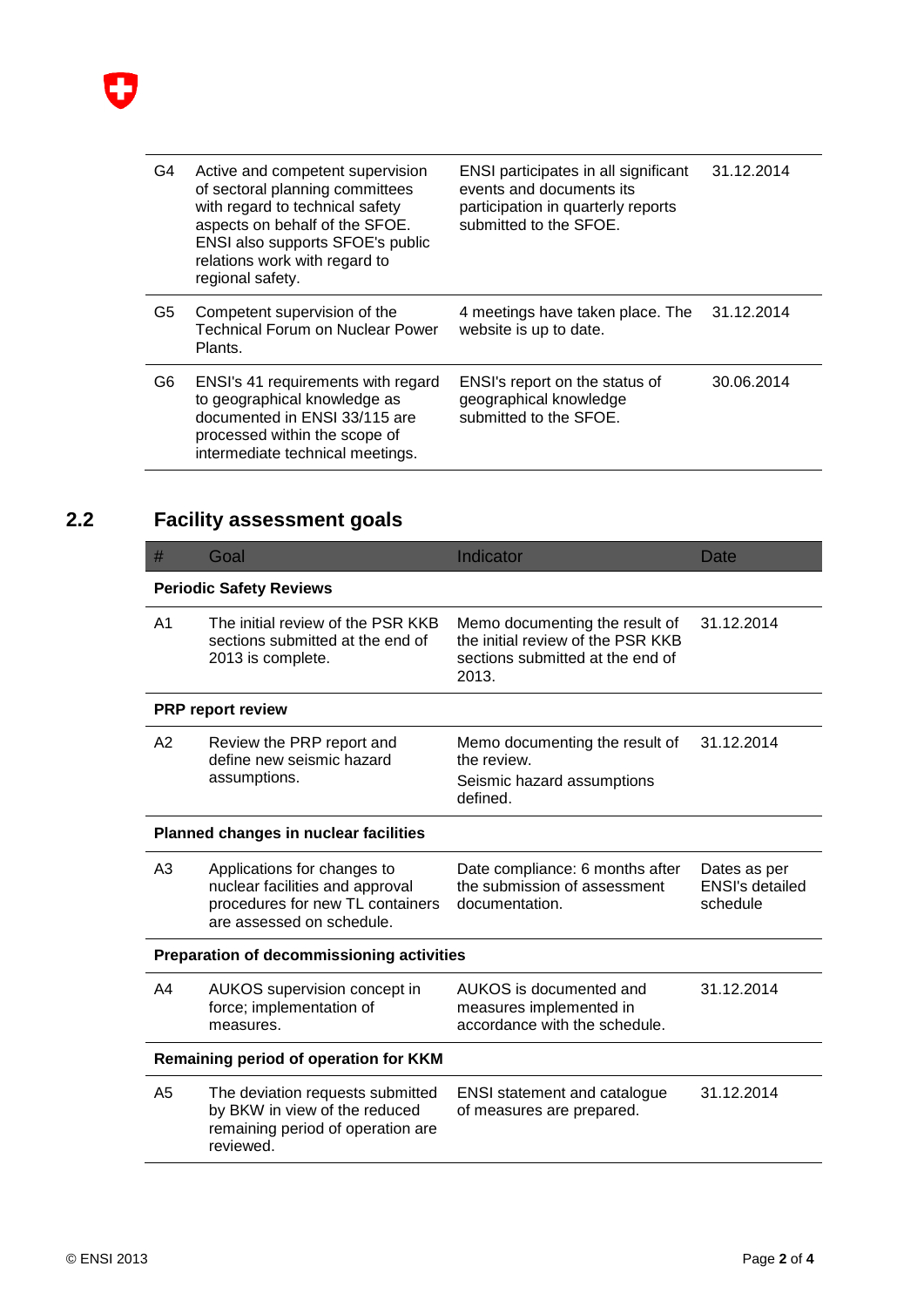

#### **2.3 Operations surveillance goals**

The "operations surveillance" product comprises the assessment of facility operations with regard to safety and includes the approval of personnel, the analysis of events and the deployment of the ENSI emergency response organisation. It consists of eight processes:

- Monitoring, inspection and approval
- Enforcement
- Planned maintenance outages
- Radiation monitoring
- Processing events
- Remote monitoring and forecasting
- Emergency preparedness
- Safety assessment

The operations surveillance product reflects ENSI's day-to-day business operations. All activities support the achievement of the strategic goals. Contributions towards goal achievement are measured on the basis of the performance and output indicators defined in the strategic goals. For this reason, no specific annual goals have been defined.